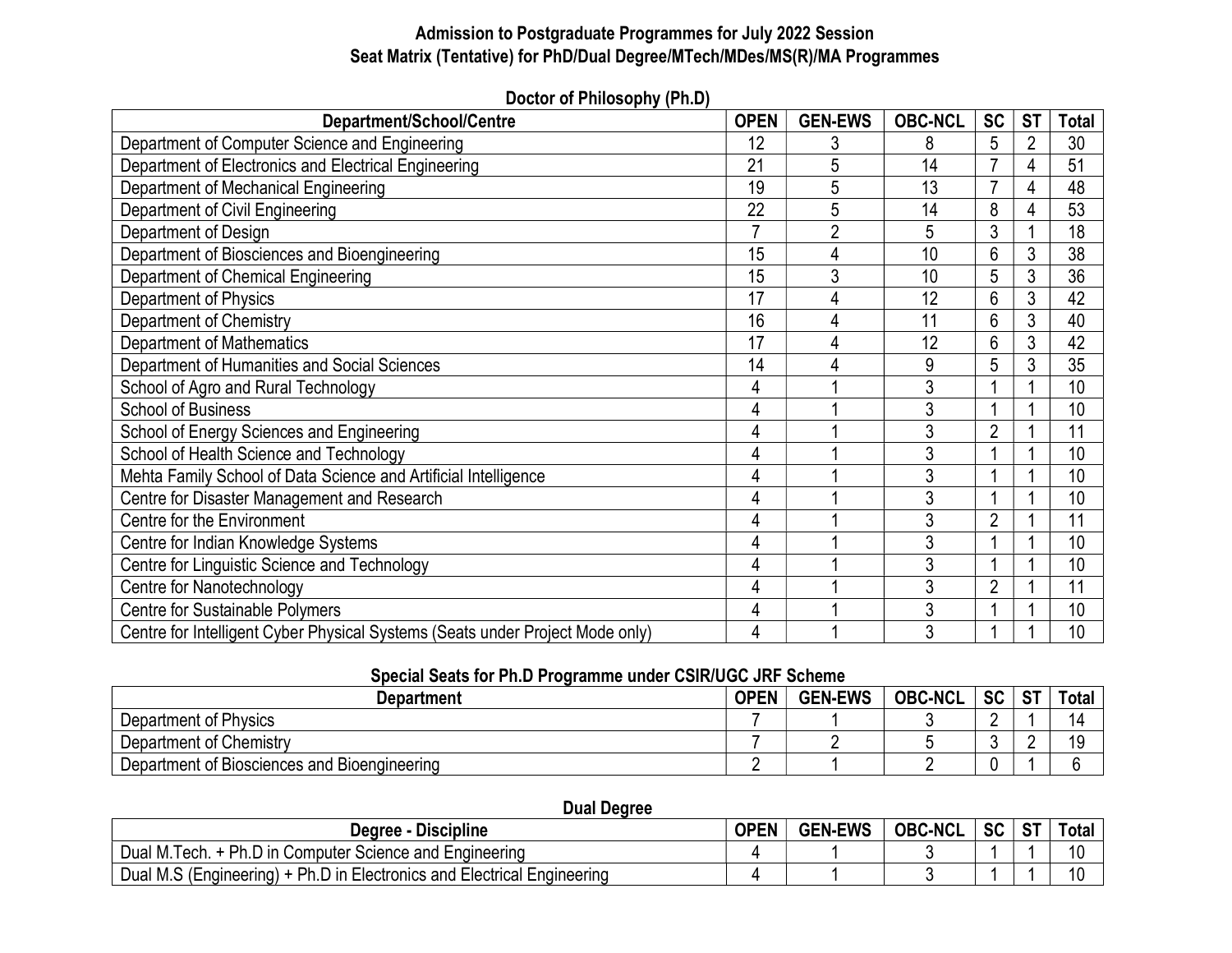#### Master of Technology Department/School/Centre | Degree - Discipline - Specialization | OPEN GEN-EWS | OBC-NCL SC | ST | Total Department of Computer Science and Engineering M.Tech in Computer Science and Engineering 28 7 18 10 5 68 Department of Electronics and Electrical Engineering M.Tech in Electronics and Electrical Engineering with Specialization in Communication Engineering 8 2 5 3 2 20 M.Tech in Electronics and Electrical Engineering with Specialization in Power Engineering 7 1 4 2 1 15 M.Tech in Electronics and Electrical Engineering with Specialization in Microelectronics, Photonics & RF Engineering 4 | 1 | 3 | 1 | 1 | 10 M.Tech in Electronics and Electrical Engineering with Specialization in Signal Processing and Machine Learning 8 2 6 3 2 21 M.Tech in Electronics and Electrical Engineering with Specialization in VLSI  $\frac{1}{2}$  8  $\frac{1}{2}$  2  $\frac{1}{3}$  2  $\frac{2}{2}$  20 M.Tech in Electronics and Electrical Engineering with Specialization in Systems, Control and Automation 4 | 1 | 3 | 2 | 1 | 11 Department of Mechanical **Engineering** M.Tech in Mechanical Engineering with Specialization in Aerodynamics and Propulsion 5 1 3 2 1 12 M.Tech in Mechanical Engineering with Specialization in Computational Mechanics 5 1 3 2 1 12 M.Tech in Mechanical Engineering with Specialization in Manufacturing Science and Engineering  $12 \mid 3 \mid 8 \mid 5 \mid 2 \mid 30$ M.Tech in Mechanical Engineering with Specialization in Fluids and Thermal Engineering  $\begin{vmatrix} 14 \end{vmatrix}$  4  $\begin{vmatrix} 4 \end{vmatrix}$  10  $\begin{vmatrix} 5 \end{vmatrix}$  3  $\begin{vmatrix} 36 \end{vmatrix}$ M.Tech in Mechanical Engineering with M. Lectrific Mechanical Engineering with<br>Specialization in Machine Design 16 | 16 | 16 | 12 | 6 | 3 | 41 Department of Civil Engineering M.Tech in Civil Engineering with Specialization in Earth System Science and Engineering 5 1 3 2 1 12 M.Tech in Civil Engineering with Specialization in Environmental Engineering 8 2 6 3 1 20 M.Tech in Civil Engineering with Specialization in Geotechnical Engineering 9 2 6 4 2 23 M.Tech in Civil Engineering with Specialization in Infrastructure Engineering and Management\*  $\begin{array}{|c|c|c|c|c|c|}\n\hline\n1 & 1 & 2 & 1 & 1 & 9\n\end{array}$ M.Tech in Civil Engineering with Specialization in Structural Engineering 11 3 7 4 2 27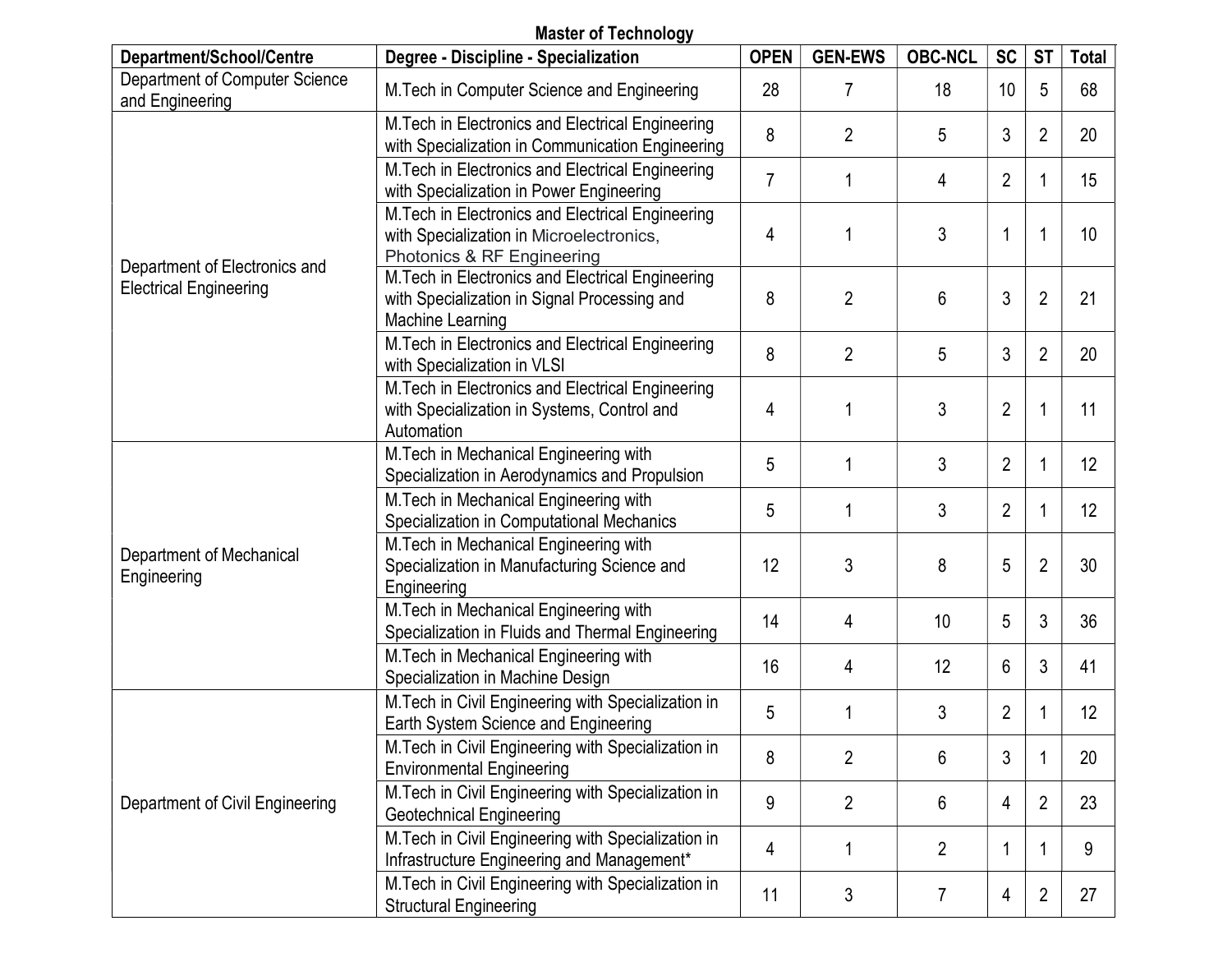## Master of Technology

| Department/School/Centre                   | Degree - Discipline - Specialization                                                                              | <b>OPEN</b>    | <b>GEN-EWS</b> | <b>OBC-NCL</b> | <b>SC</b>      | <b>ST</b>      | <b>Total</b> |
|--------------------------------------------|-------------------------------------------------------------------------------------------------------------------|----------------|----------------|----------------|----------------|----------------|--------------|
|                                            | M. Tech in Civil Engineering with Specialization in<br><b>Transportation Systems Engineering</b>                  | 8              | $\overline{2}$ | 5              | 3              |                | 19           |
|                                            | M. Tech in Civil Engineering with Specialization in<br>Water Resources Engineering and Management**               | 9              | $\overline{2}$ | 6              | 3              | 2              | 22           |
| Department of Biosciences and              | M. Tech in Biotechnology                                                                                          | 18             | 4              | 12             | $\overline{7}$ | 3              | 44           |
| Bioengineering                             | M.Tech in Bioengineering                                                                                          | $\overline{4}$ |                | 3              |                |                | 10           |
| Department of Chemical<br>Engineering      | M. Tech in Chemical Engineering with<br>Specialization in Materials Science and<br>Technology                     | 12             | 3              | 8              | 5              | $\overline{2}$ | 30           |
|                                            | M. Tech in Chemical Engineering with<br>Specialization in Petroleum Science and<br>Technology                     | 12             | 3              | 8              | 5              | $\overline{2}$ | 30           |
|                                            | M. Tech in Chemical Engineering with<br>Specialization in Computer Aided Process<br>Engineering                   | 7              |                | 4              | $\overline{2}$ |                | 15           |
| School of Health Science and<br>Technology | M. Tech in Biomedical Science and Engineering<br>with Specialization in<br><b>Medical Devices and Diagnostics</b> | 8              | $\overline{2}$ | 6              | 3              |                | 20           |
| School of Agro and Rural<br>Technology     | M. Tech in Rural Technology                                                                                       | 5              |                | 3              | $\overline{2}$ |                | 12           |
| Interdisciplinary                          | M.Tech in Data Science                                                                                            | 8              | $\overline{2}$ | 5              | 3              | $\overline{2}$ | 20           |
| Interdisciplinary                          | M. Tech. in Food Science and Technology                                                                           | $\overline{2}$ |                |                |                | 0              | 5            |
| Centre for Intelligent Cyber Physical      | M. Tech. in Robotics and Artificial Intelligence<br>(Regular)                                                     | 8              | $\overline{2}$ | 5              | 3              | $\overline{2}$ | 20           |
| Systems                                    | M. Tech. in Robotics and Artificial Intelligence<br>(Sponsored)                                                   | 8              | $\overline{2}$ | 5              | 3              | $\overline{2}$ | 20           |

\*The maximum number of such students with B.Arch(Architecture) Degree is limited to 3(three) only.

\*\*The maximum number of such candidates with B.Tech/B.E degree in Agriculture Engineering is limited to 4(four) only.

## Master of Design

| Department                        | .<br>Dearee<br><b>UISCIDIINE</b><br>_ | <b>OPEN</b><br>- IN | <b>GFN-FWS</b> | <b>OBC</b><br><b>C-NCI</b> | $\mathbf{e}$<br>ാ∟ | $\sim$ $\sim$<br><u>ы.</u> | ⊥ota.     |
|-----------------------------------|---------------------------------------|---------------------|----------------|----------------------------|--------------------|----------------------------|-----------|
| -<br>-<br>Department<br>of Desigr | M.Des                                 |                     |                |                            |                    |                            | ^^<br>ັບປ |